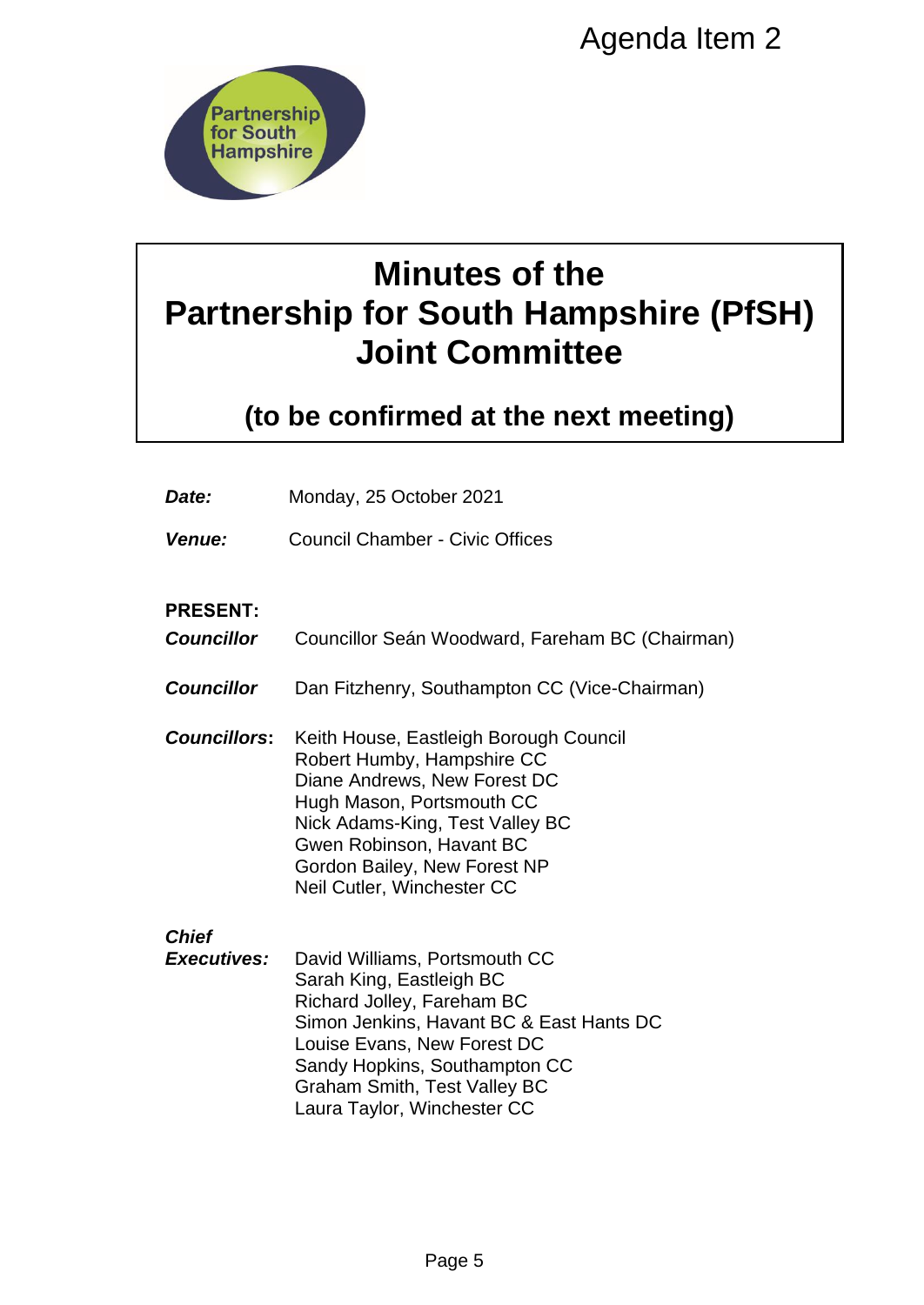| Co-opted<br><b>Members:</b> | Paddy May, Partnership for South Hampshire                                                                                                                              |
|-----------------------------|-------------------------------------------------------------------------------------------------------------------------------------------------------------------------|
| Also<br><b>Present:</b>     | <b>Richard Ivory, Solicitor</b>                                                                                                                                         |
|                             | Claire Upton-Brown, Chairman PfSH Planning Officers'<br>Group-for item 11<br>Mike Allgrove $-$ for item 11<br>Richard Pemberton, Solent Transport – for items 12 and 13 |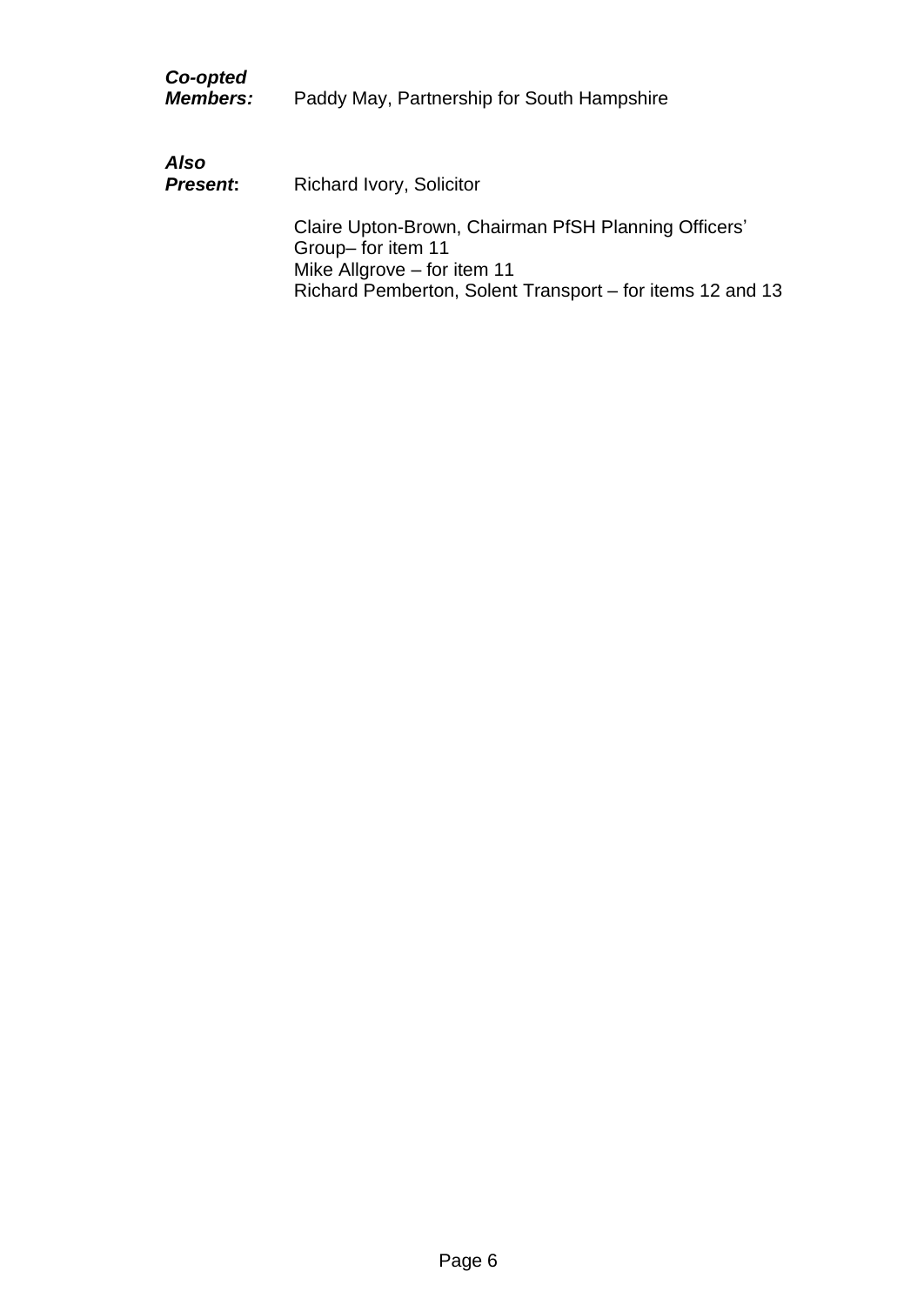### **1. APOLOGIES FOR ABSENCE AND CHANGES IN JOINT COMMITTEE MEMBERSHIP**

Apologies for absence were received from:

Councillor Rob Humby (Hampshire CC); Councillor Nick Adams-King (Test Valley BC); Gavin Parker (New Forest NP); and Councillor Ken Moon (East Hampshire DC) .

Attendees joining virtually *(as permitted under current legislation as nondecision makers)*:

Claire Upton-Brown and Mike Allgrove (PfSH Planning Officers' Group) and Brian Johnson (Solent LEP) joined the meeting via Microsoft Teams.

The Chairman announced that following Bob Jackson's retirement, Colin Read had been appointed interim Chief Executive for New Forest District Council.

#### **2. MINUTES**

RESOLVED that the minutes from the PfSH Joint Committee meeting held on the 27 July 2021 be confirmed and signed as a correct record.

## **3. CHAIRMAN'S ANNOUNCEMENTS**

There were no Chairman's announcements made at this meeting.

#### **4. DECLARATIONS OF INTEREST**

Councillor S D T Woodward declared a non-pecuniary interest in item 7 in respect of the Statement of Common Ground as Fareham Borough Council had prepared the Statement of Common Ground.

# **5. DEPUTATIONS**

There were no deputations made at this meeting.

#### **6. REFERENCES FROM THE OVERVIEW AND SCRUTINY COMMITTEE**

#### **PfSH Overview and Scrutiny Committee – 11 October 2021: -**

#### **MINUTE ITEM 7 - PFSH BUSINESS PLAN 2021-2025**

The Overview and Scrutiny Committee received a report from Paddy May, PfSH Coordinator, on the PfSH Business Plan 2021-2025.

Members suggested that an additional bullet point within Objectives 1 or 2, to include a section on publicity for PfSH work be considered. This would assist in providing information for the public across the PfSH region.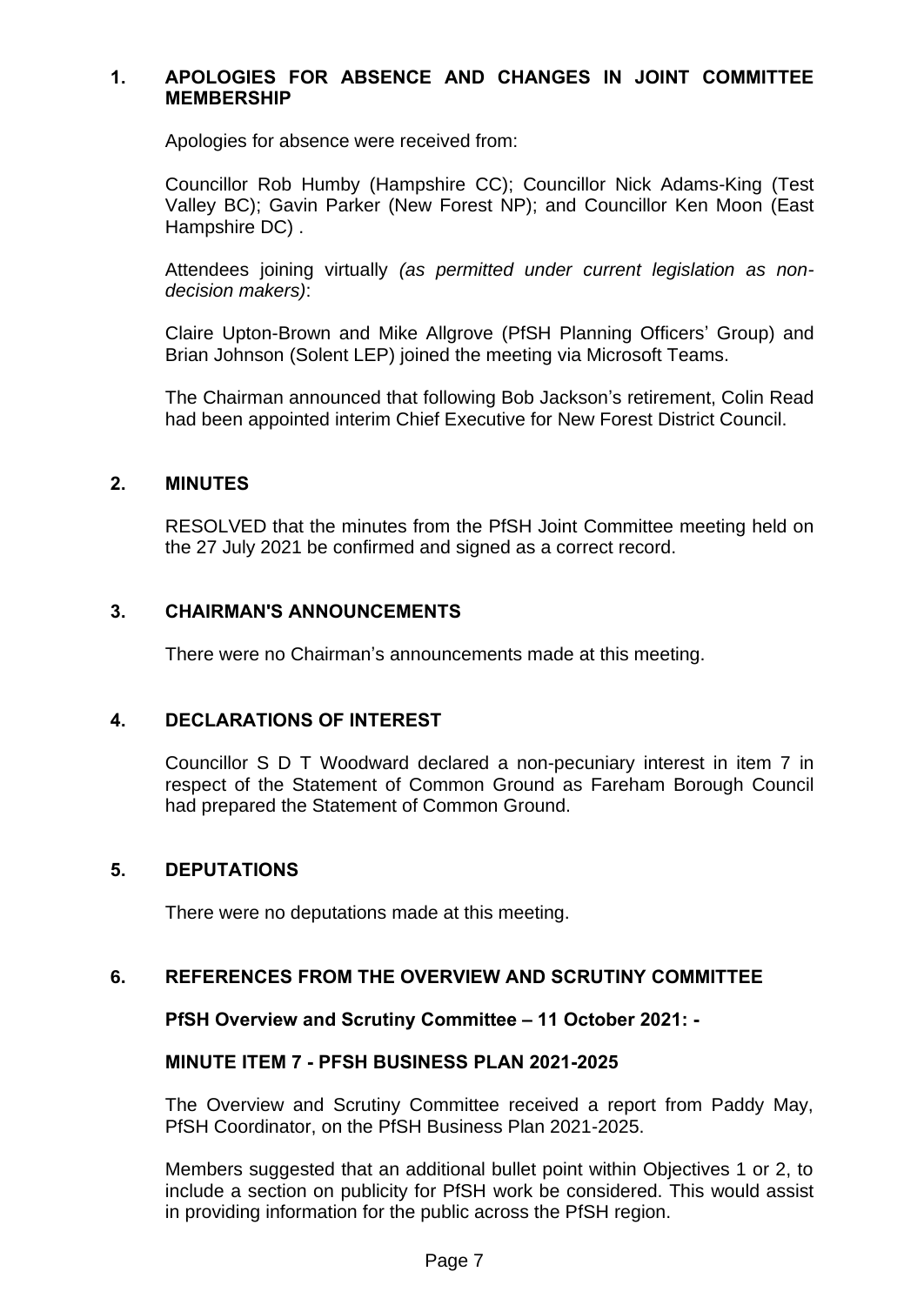RESOLVED that the Overview & Scrutiny Committee: -

- a) NOTE the contents of the PfSH Business Plan 2021-2025 (Appendix 1);
- b) NOTE that Joint Committee will be asked to APPROVE the Business Plan for 2021-2025 for publication on the PfSH website;
- c) ask the Joint Committee to consider including a section on publicity within Objectives 1 or 2 of the business plan to assist with publicising the work of PfSH; and
- d) recommends that the Joint Committee approve the recommendations as set out above, at its meeting on the 25 October 2021.

# **MINUTE ITEM 11 - STATEMENT OF COMMON GROUND - REVISIONS AND UPDATE**

The Overview and Scrutiny Committee received a report from Claire Upton-Brown, Chair, PfSH Planning Officers Group which sets out the proposed updates and revisions to the PfSH Statement of Common Ground.

The Committee discussed at length the challenges faced by the local planning authorities across the PfSH region in meeting their housing delivery, specifically with regards to unmet need. Members raised concerns that the Governments standard methodology results don't account for pressures faced across the PfSH region, such as National Parks and large overdeveloped cities which pose specific challenges on how the PfSH local planning authorities meet unmet need. The Committee asked that the Joint Committee be made aware of these concerns at their meeting on the 25 October 2021.

RESOLVED that the Overview and Scrutiny Committee:-

- a) NOTE the contents of the report;
- b) NOTE that Joint Committee will be asked to approve the content of the Statement of Common Ground, that will lead to the production of a PfSH Joint Strategy; and
- c) ask the Joint Committee be made aware of concerns that the Governments standard methodology results don't account for pressures faced across the PfSH region, such as National Parks and large overdeveloped cities which pose specific challenges on how the PfSH local planning authorities meet unmet need

## **7. PFSH MANAGER'S REPORT**

The Joint Committee received a report by the PfSH Coordinator, Paddy May, that covered issues which are significant, but do not justify a full report to be brought to the Committee for decision or for information. The report is divided into Parts A and B, with Part A outlining matters for decision and Part B providing information for the Joint Committee on a variety of PfSH matters for note.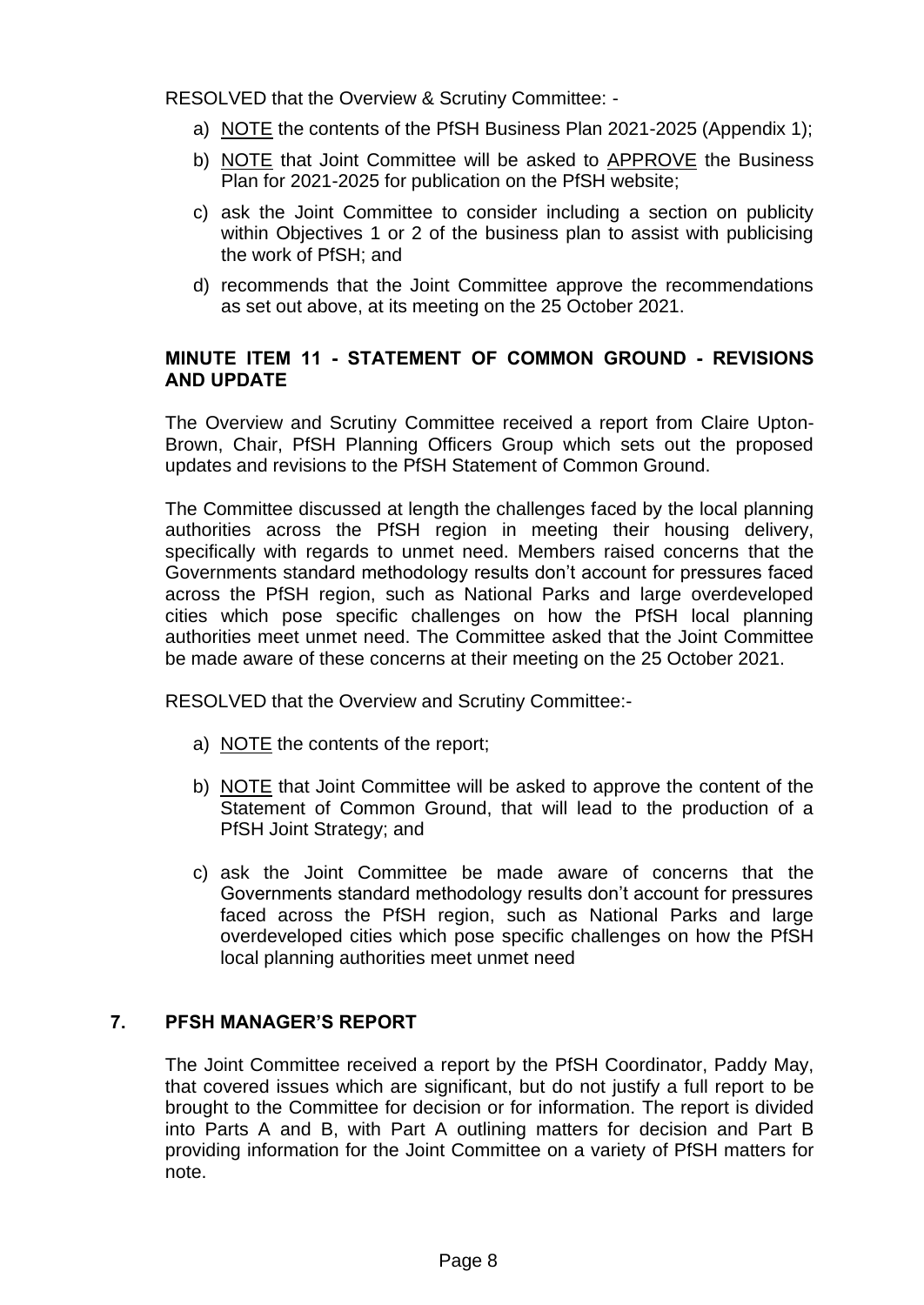Councillor S D T Woodward declared a non-pecuniary interest in item 7 in respect of the Statement of Common Ground as Fareham Borough Council had prepared the Statement of Common Ground.

RESOLVED that the Joint Committee:-

- (a) APPROVES the Statement of Common Ground between PfSH local authorities and Fareham Borough Council (Appendix A);
- (b) AGREES an extension of the Strategic Environmental Planning Officer (SEPO) role for PfSH for no more than two years to the end of 2023;
- (c) AGREES the provision be made for a small annual budget for the SEPO to use to cover ad hoc costs:
- (d) AGREEDS to continue PfSH funding for the Solent Design/Quality Place Awards (up to a maximum of £5,000); and
- (e) NOTES the matters for information outlined in part B of this report.

# **8. PFSH BUSINESS PLAN**

The Joint Committee received a report by Paddy May in respect of the PfSH Business Plan 2021 – 2025. Following consultation with PfSH Chief Executive Officers, a refresh of the Business Plan has been drafted for consideration by the Joint Committee. This new plan covers a slightly more medium-term period of fours, rather than the previous short-term business plans which have covered one or two years. Joint Committee had previously agreed to roll forward the previous business plan whilst the local authorities were in the response phase to the covid pandemic.

RESOLVED that the Joint Committee: -

- (a) NOTES the contents of the PfSH Business Plan 2021 2025 as outlined at Appendix 1;
- (b) AGREES the inclusion of bullet points within Objectives 1 and 2 of the PfSH Business Plan to include a section on publicity for PfSH work, as recommended by the Overview and Scrutiny Committee; and
- (c) APPROVES the Business Plan for 2021 2025 for publication on the PfSH website.

## **9. BIRD AWARE SOLENT – BUDGET REQUEST 2022-2023**

The Joint Committee received a report by Anna Parry, Bird Aware Partnership Manager, which was presented by Paddy May, setting out a proposed budget for the Partnership in 2022/23 which had been endorsed by the Solent Recreation Mitigation Partnership Board at its meeting on the 23 September,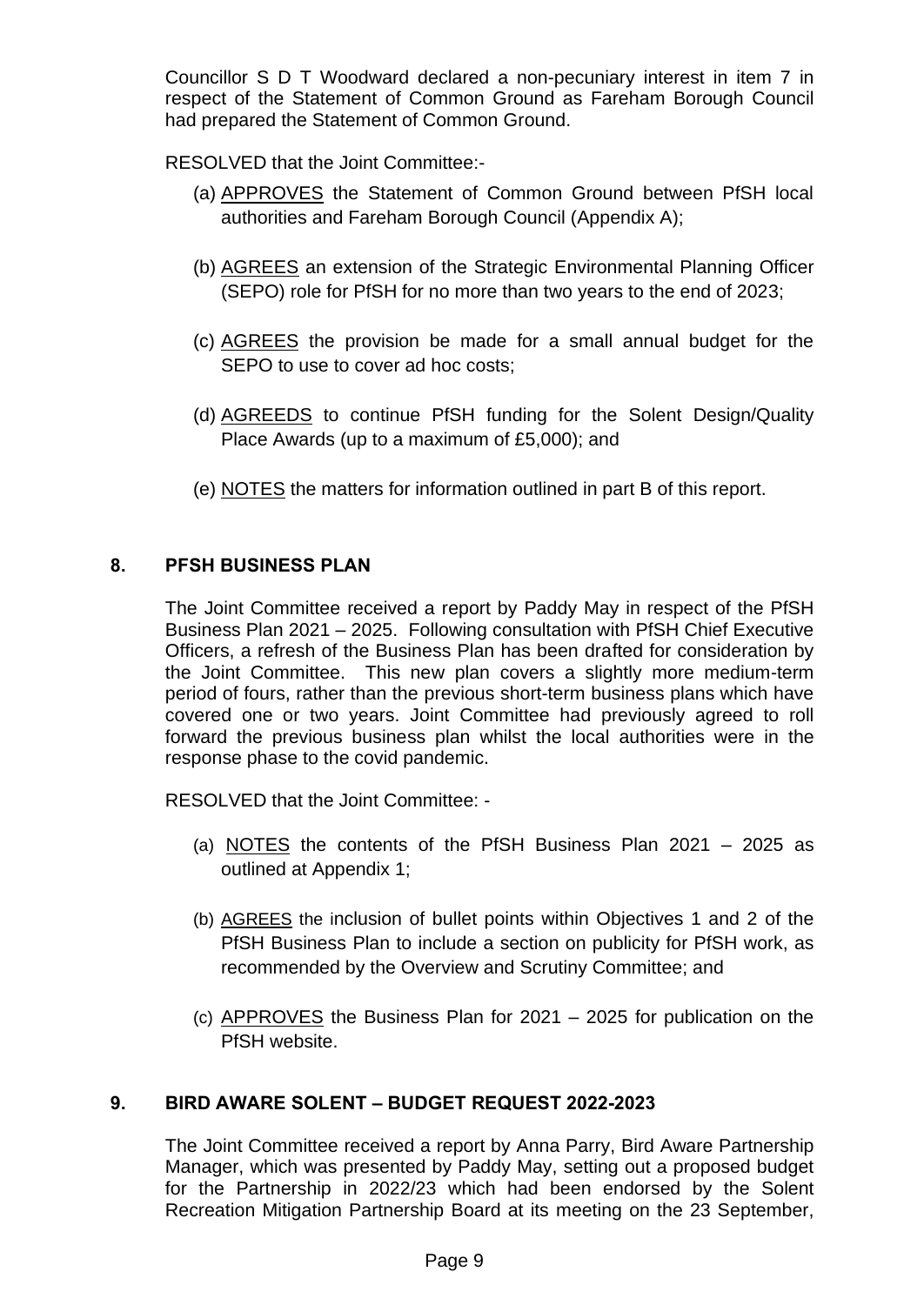having been considered preferable to confirm well in advance of the usual request made in February.

RESOLVED that the Joint Committee NOTES the contents of this report and AGREES the Bird Aware Solent budget for 2022-2023.

# **10. SOLENT RECREATION MITIGATION PARTNERSHIP STRATEGY BIRD AWARE SOLENT – AMENDMENT TO SITE SPECIFIC PROJECTS**

The Joint Committee received a report by Anna Parry, Bird Aware Partnership Manager, which was presented by Paddy May, seeking endorsement from the Joint Committee for minor alterations to two previously approved site-specific projects supported by the Solent Recreation Mitigation Partnership.

RESOLVED that the Joint Committee:

- (a) NOTES and ENDORSES the revised proposal for the Apuldram Manor Farm site; and
- (b) NOTES and ENDORSES the revised proposal for the East Head site.

# **11. STATEMENT OF COMMON GROUND 2021 – REVISIONS AND UPDATE**

The Joint Committee received a report from Claire Upton-Brown, Chairman of the PfSH Planning Officers' Group setting out proposed updates and revisions to the Statement of Common Ground (SoCG), first formally agreed by September 2020, to enable it to be signed as a formal SoCG by the PfSH Authorities.

The Joint Committee noted the comments from the Overview and Scrutiny Committee.

RESOLVED that the Joint Committee APPROVES the content of the Statement of Common Ground, as attached at Appendix 1 to the report, that will lead to the production of a PfSH Joint Strategy.

## **12. SOLENT RAIL – CURRENT STUDIES AND DEVELOPMENT INITIATIVES**

The Joint Committee received a report from Conrad Haigh, Solent Transport Manager, and Paula Haustead, Head of Strategic Planning at Network Rail Wessex, presented by Richard Pemberton, which provided an overview and update on several current studies and initiatives to develop and deliver improvements to passenger and freight services using the rail network in the South Hampshire area. The report identified potential linkages between the proposals and the strategic planning role which PfSH and its constituent authorities play.

RESOLVED that the Joint Committee NOTES the contents of this report.